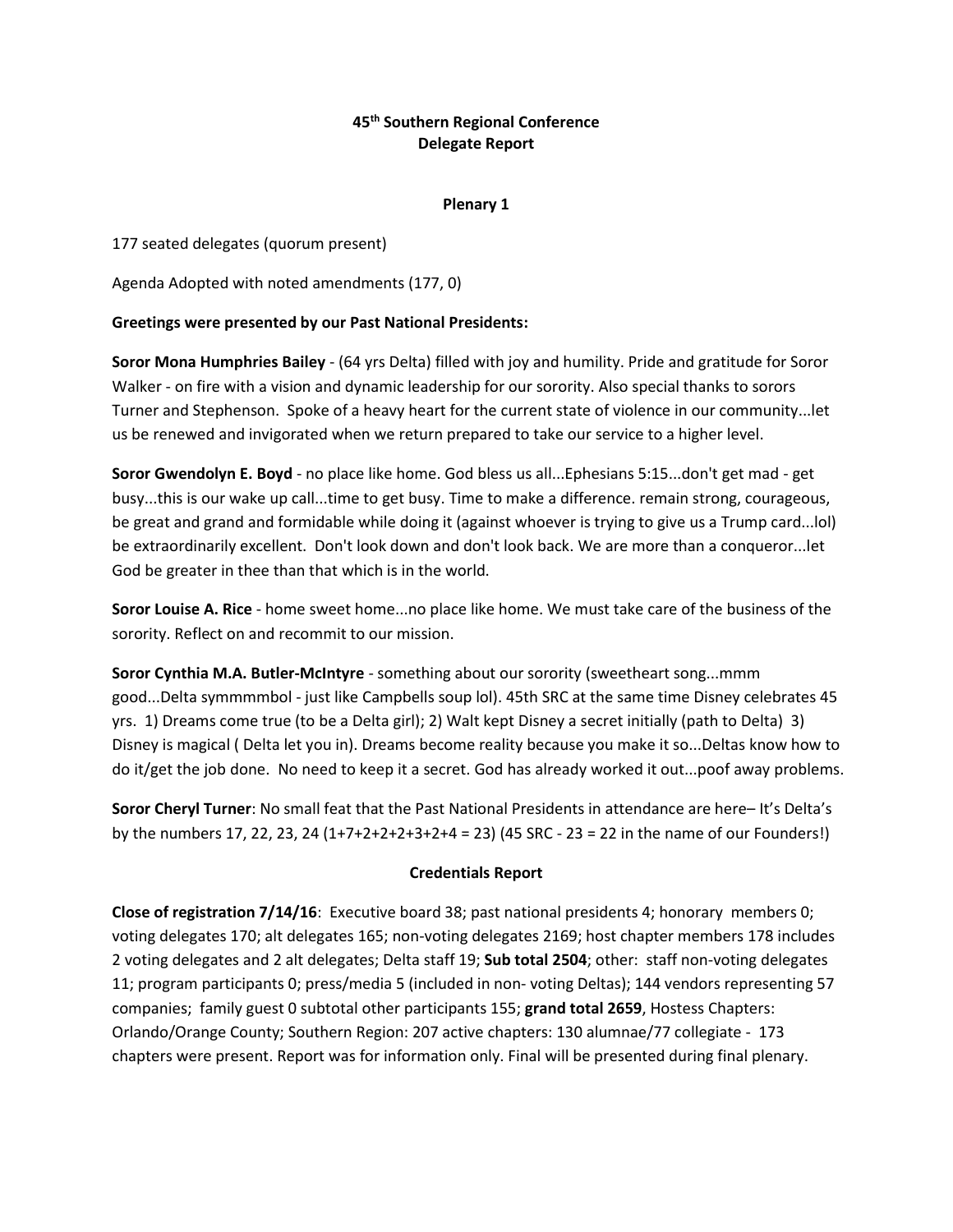**Rules:**

#### **Conference Password :** Dynamic

**Fines:** \$25 fine if delegate is not seated; individual soror delegate will be fined \$25 if alternate does not assume the seat in her absence; \$25 fine if electronics cause noise or distraction during any session. see pages 25-26 for full report.

report adopted (176, 0) motion carries

**Recommendations:** See page 36 for info. Forms are available for all sorors to make recommendations deadline 7/17/16 2pm. They must be signed by the voting delegate. Given for information...final report will be give during final plenary.

**Elections Committee:** delegates must be certified and in seat by 7a.m. Continental breakfast will be provided. Voting will be by electronic balloting procedure. Voting will begin promptly at 7am. If an emergency arises must notify elections chair immediately...and alternate may be allowed to vote. Results will be announced in final plenary session. Candidates Corner will be in Hall F. see 27-29 for additional info. Campaigning begins 7/15/16 at 1pm. Meet the Candidates 5:30-7:30pm Plenary 3. Campaigning will close 7/15/16 at 12 midnight. All campaigning materials must be removed by 9pm.

report adopted (178, 0)

#### Nominating

See pages 30-31 for specifics. presentations were made at all 2016 Clusters/2015 fireside chats. See slated candidates for info. collegiate GPA 2.75/4.0 scale 1.75/3.0 scale effective Fall 2016. Soror can run with a 2.5 GPA but must have the required 2.75 as of September 9/1/16 to remain eligible for the position.

#### **Nominations from the floor for open positions**

Collegiate Member 2018 Regional Nominating Committee: none (nominations closed)

Motion to reopen nominations for collegiate (requires 3/4 vote: 154, 20 - motion carries)

Nicole Stannard, Mu Iota; Aundrea Johnson, Iota Upsilon; Brandi Wilkenson, Omicron Beta; Gabrielle Watters, Iota Mu Citywide; Kaitlin Bryant, Iota Mu citywide; Viesha Andrews, Kappa Epsilon

Alumnae 2018 Regional Nominating Committee: Toni Gilliam-Harrison, Dade County; Sherry Adams, Douglas-Carol Pauldine; Lessie Lyttle, Marietta Roswell; Lucinda Mills, Marietta Roswell Alumnae; Vanecia Kimbrough, Memphis Alum; Laticia Khalif, Stone Mountain-Lithonia; Katrina B. Myricks, Madison County Alum; Patrick Elaine Ross, Stone Mountain Lithonia; Jill Hill, Douglas Carol-Pauldine;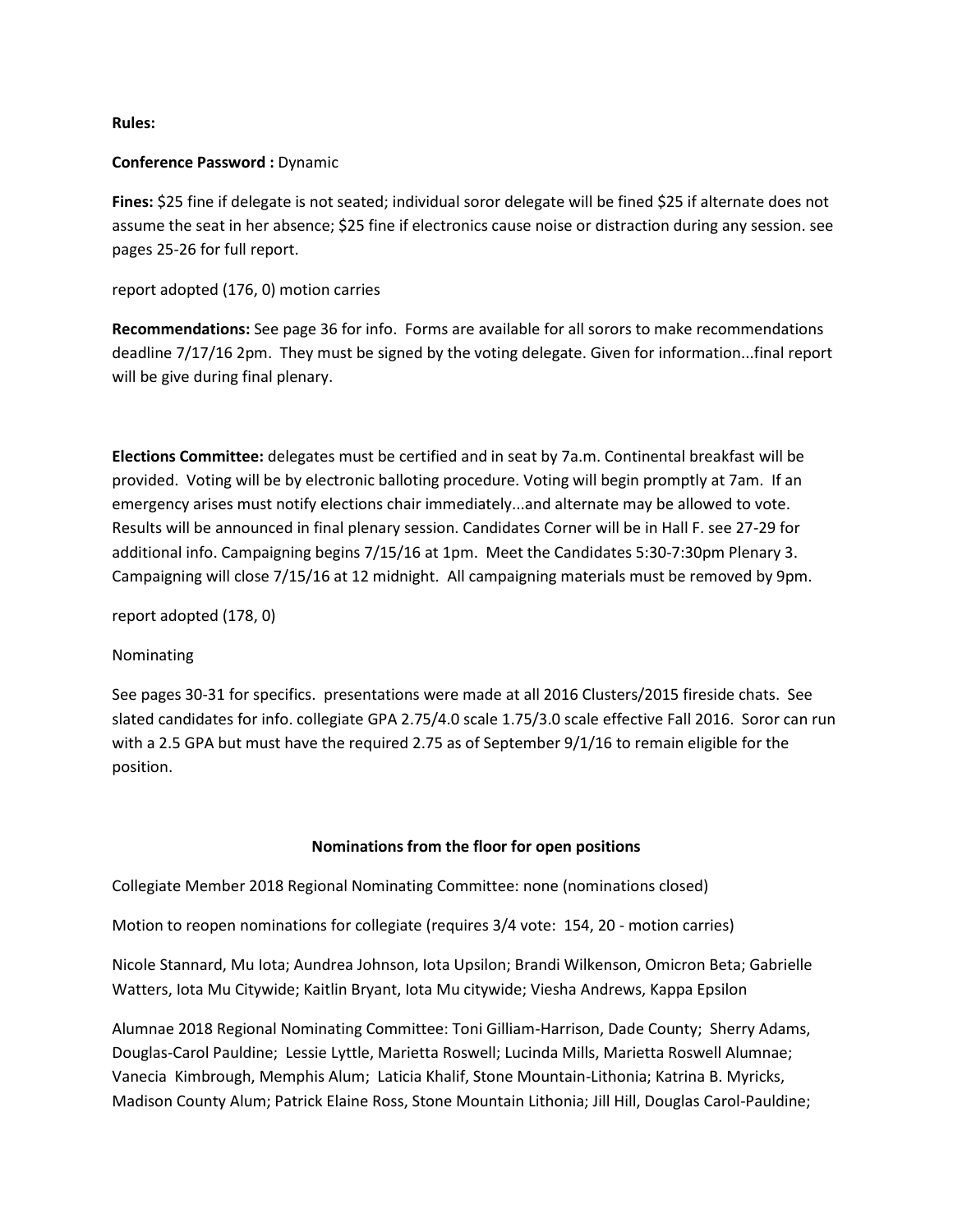Regional Representative: Chandler Mitchell, Gamma Tau Tuskeegee; Jessica Marie Shotwell, Iota Tau; Brittany King, Kappa Upsilon; Brittanee Wallace, Lambda Sigma; Ebonie Medious, Zeta Psi

## **State of the Region Report**

**Regional Rep:** Personal goal was to "raise the standard in collegiate leadership": at least 1 collegiate on every team; appointed more than 30 collegiate members to regional leadership positions; 100% GPA compliance reports submitted had 98% above 2.5 GPA (only 2% below). Greatest accomplishment was the collegiate retreat. \$2000 was raised for the collegiate high school in the inner city of Atlanta. The funds were used to furnish the outdoor patio with furniture. There are 12 collegiate members running for regional positions today.

**Regional Director:** important that we enforce our constitution and bylaws. Compliance completion has been 100%. Regular status reviews will be completed by state coordinators and facilitators with rehabilitation plans for sanctioned chapters and members has been successful. More than 19,000 youth have been served via our youth initiatives. MIT was completed in 16 chapters during the Fall and 37 chapters in the Spring. More than 2000 new members have been inducted since the moratorium was lifted. Increased number of collegiate advisors trained - 230. During the last biennium, over 4070 sorors participated in our cluster cycles, and lead the way for DDNC/DDAC –which had more than 900 registered and participating.

Motion to accept state of the region report with high commendations ( 176,0 motion carries).

## **National President Theme Address**

## **(Uncompromising Commitment to Communities: Service, Leadership, Empowerment)**

Let us reconnect and reenergize ourselves for the next sororal year.

**1) Fiscal Stamina** - monitor closely our spending habits to make sure we stay fiscally stable. Next year national committee meetings may happen via teleconference in an effort to be more cost effective. (consider contributing to the preserving our legacy and other DREF initiatives)

**2) Postponement of Mission Trips** - insurance won't cover our trip due to rising safety concerns. Will continue to look at viable ways to make sure our international initiatives continue.

**3) One Delta One Vote** - create a survey to gain info from the membership to address voting concerns/voting process during Regional Conferences and National Conventions

**4) Membership Intake** - continues to be of grave concern; still have rogue sorors that don't pay dues, attend cluster, conference, convention; sorors are challenged to take their chapters back...don't follow the ways of the schizophrenic Delta - (abusive, liar, not true). Anti-Hazing convention will be held Oct. 20-23, 2106 and sorors are encouraged to attend.

5) **Protection of Intellectual Properties:** We are still paying legal fees to make sure contractual agreements are sound and we are protecting Delta's marks and brands.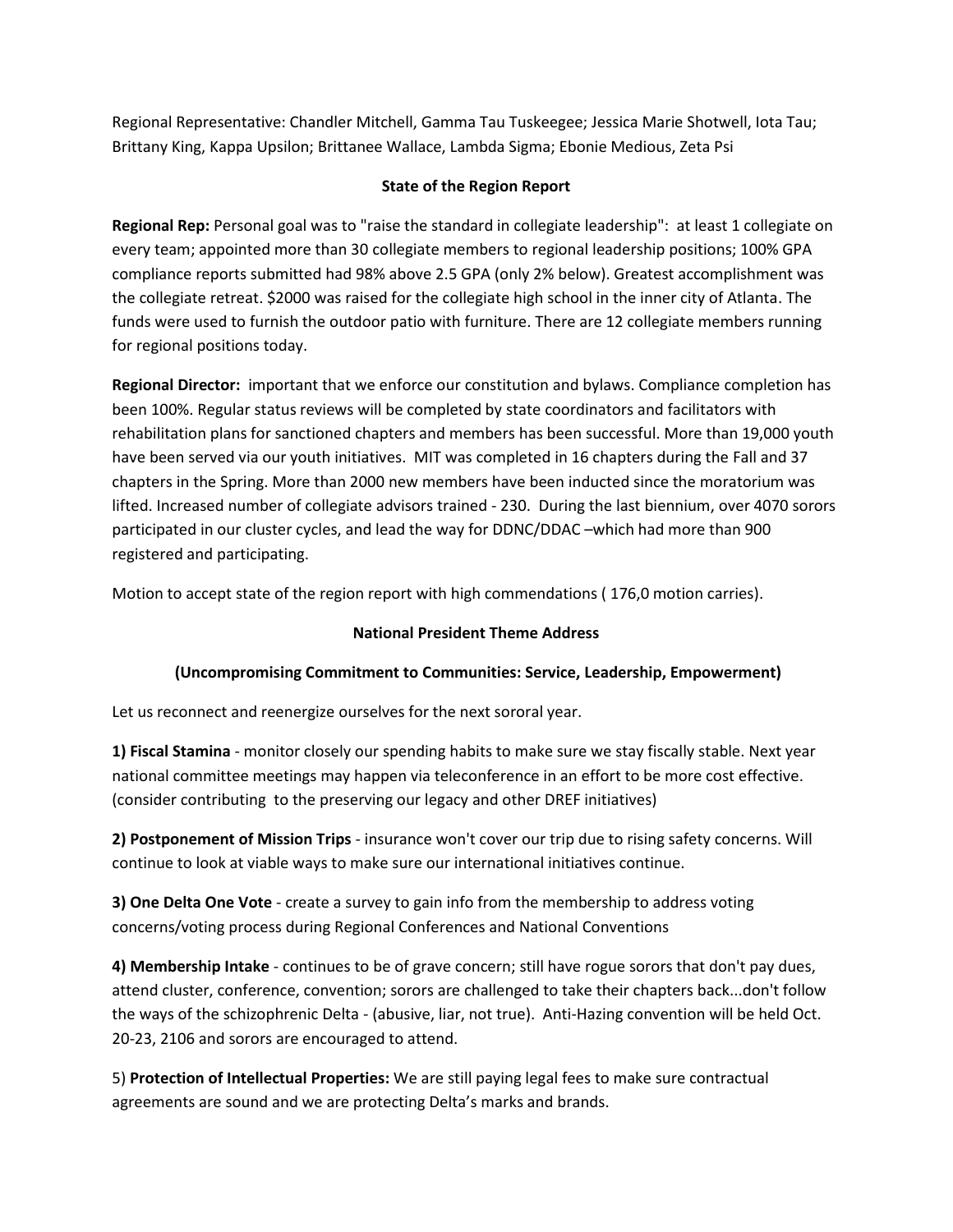**6) American Disabilities Act Awareness:** Be more cognizant of our Sorors that are Deaf/Hard of Hearing, Visually Impaired or otherwise disabled. We must be sisterly, and allow for courtesies specifically put in place for our challenged sorors. The organization will be updated on ADA practices to ensure we are compliant and courtesies for our sorors with special needs are being provided. (What is our chapter doing?)

**7) Gender/Sexual identity** – President's advisory council will be hosting focus groups to address this issue as it relates to our youth groups, volunteers, MIT, and scholarship applications.

**8) International Chapters** - feasibility of chartering other chapters in Canada/Dubai/etc. but we must look at concerns already identified by our current international chapters (communication, proximity, etc.)

MOUs with NIH/MH have been finalized

Social Action Commission/Agenda was outlined and sent to all financial members. It is expected to be implemented by ALL Chapters.

We CAN NOT afford NOT to Vote

Bullying and Hazing cannot be tolerated

Drugs, weapons in our schools cannot be tolerated

Spending more on prisons than schools cannot be tolerated

Cost of medicine more than food cannot be tolerated

All of us must vote (run a Boston without Trump...lol)

Delta means change and it is up to us to be the change agents we say we are!!

A change is gonna come...the red army is going to break some chains. Now is the T.I.M.E

## **Plenary 2 - National Initiatives Update - 171 delegates seated**

**Membership Services Committee** - looking to enhance sustainable programs to aid in reclamation and transition of sorors. Suggested that we develop a resource bank of superior programs, design buttons to sisterhood and promote activities leading up to sisterhood month. Overall participation is used to determine award winners. This year's "Loving sorors on purpose with purpose" Membership Services Award was presented to Frances Harris, Central North Alabama Alumnae Chapter

**Delta Emergency Response Team Task Force** - develop guidelines to help chapter develop effective Emergency Response protocols: MOU with FEMA, FEMA for Kids, newly launched DELTA ERT Red Envelop project (emergency plan at all activities); Sorors have a red envelop that included medical info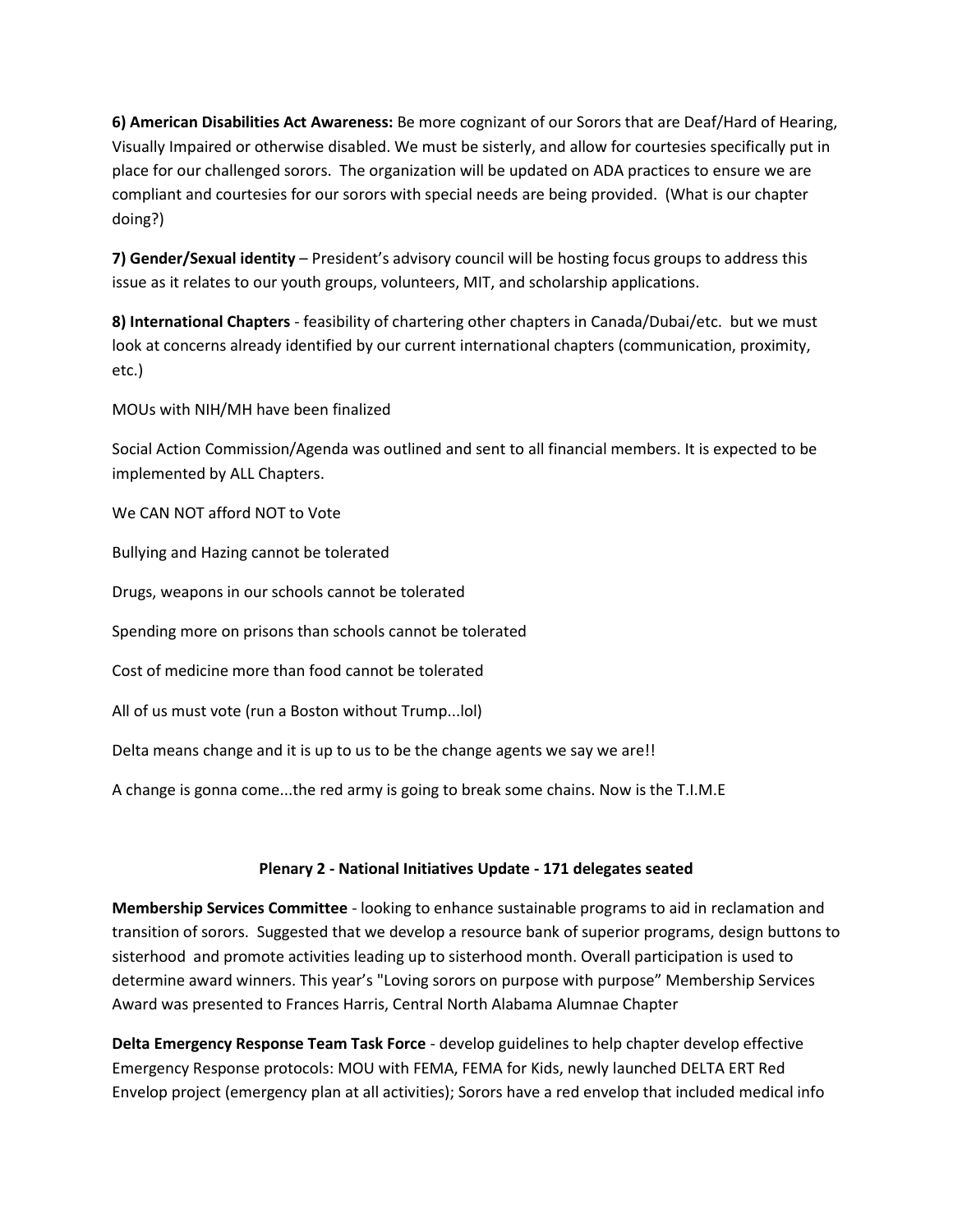and red ticket - contact for Soror on Site and other emergency contact info; smoke detectors, etc. Delta ERT Awards will be available. This year's winners: 3<sup>rd</sup> - Springfield Alumnae (workshop, red envelop, partnership); 2<sup>nd</sup> - Joliet Alumnae (community activities); 1<sup>st</sup> - Flint Alumnae (community partnerships, water drive, collected supplies). We must be DELTA ready!

**Leadership Academy** - develop and enhance leadership ability at local, regional and national levels, by training and encouraging growth in Delta. (DELTA Fellows Program - ongoing training and mentorship; Leadership DELTA - 14th year, applications being accepted, pipeline of talent for STEM/Business/Social Science/Liberal Arts majors - GE is primary sponsor and Liberty mutual will be a second sponsor - can lead to jobs or internships; Officers Institute - how to be a leader in Delta at the chapter lever, DID, Facilitator Training and Certification; LEAD mentoring program; Lessons in Leadership, Working in convention/conference)

**Scholarship and Standards Committee** - enforce established policies of grand chapter, conduct trainings, review and evaluate recommended changes to chapter management handbook (working on electronic version 12/2016 and will be in 2 volumes, be more of a how to book), (heard and acted on more than 100 disciplinary appeals from sorors/chapters). Financial Awards have been given (see report). Updated appeals process has implemented a whistle blower policy, created a collegiate dos and don'ts, ad is in final stages of completing the chapter service area project. "commitment is not needed if we don't exist" safeguard DST from danger and protect our legacy of sisterhood, scholarship and service.

**Program Planning and Development** - Developing sustainable, viable programs...

1) Financial Fortitude (home ownership, entrepreneurship - seeking to launch 2nd woman owned competition, debt reduction – dfree using useful online resources www.billiondollarpaydown.com, minimizing fraud risk for Delta Dears and Seniors)

2) International Awareness - support our existing programs in Haiti, Swaziland, South Africa

3) Mental Health across the lifespan - materials are available on our national website (focus on depression in college students and postpartem depression) (#dstmhal when posting)

4) Delta SIZED track nutrition, exercise and record data 10/1 - 6/1/2016. recommit to living our best life, rededicate to being our best self, reinvigorate self toward healthy life style. (additional info in journey to wellness)

5) Educational Development - focus on collaboration, engagement and assessment

6) Risk Managment - train members on Delta Risk Management procedures

Social Action Commission - external focus on Delta community advocacy

DDNC - Advocacy In the power of the Black vote (focus on the Delta agenda, the power of the Delta Vote and divine 9 vote, issues of the 2016 presidential election); DDUN Gender Motivated Violence: Women and Girls with Solutions (human trafficking, cultural roles related to gender); support the presidents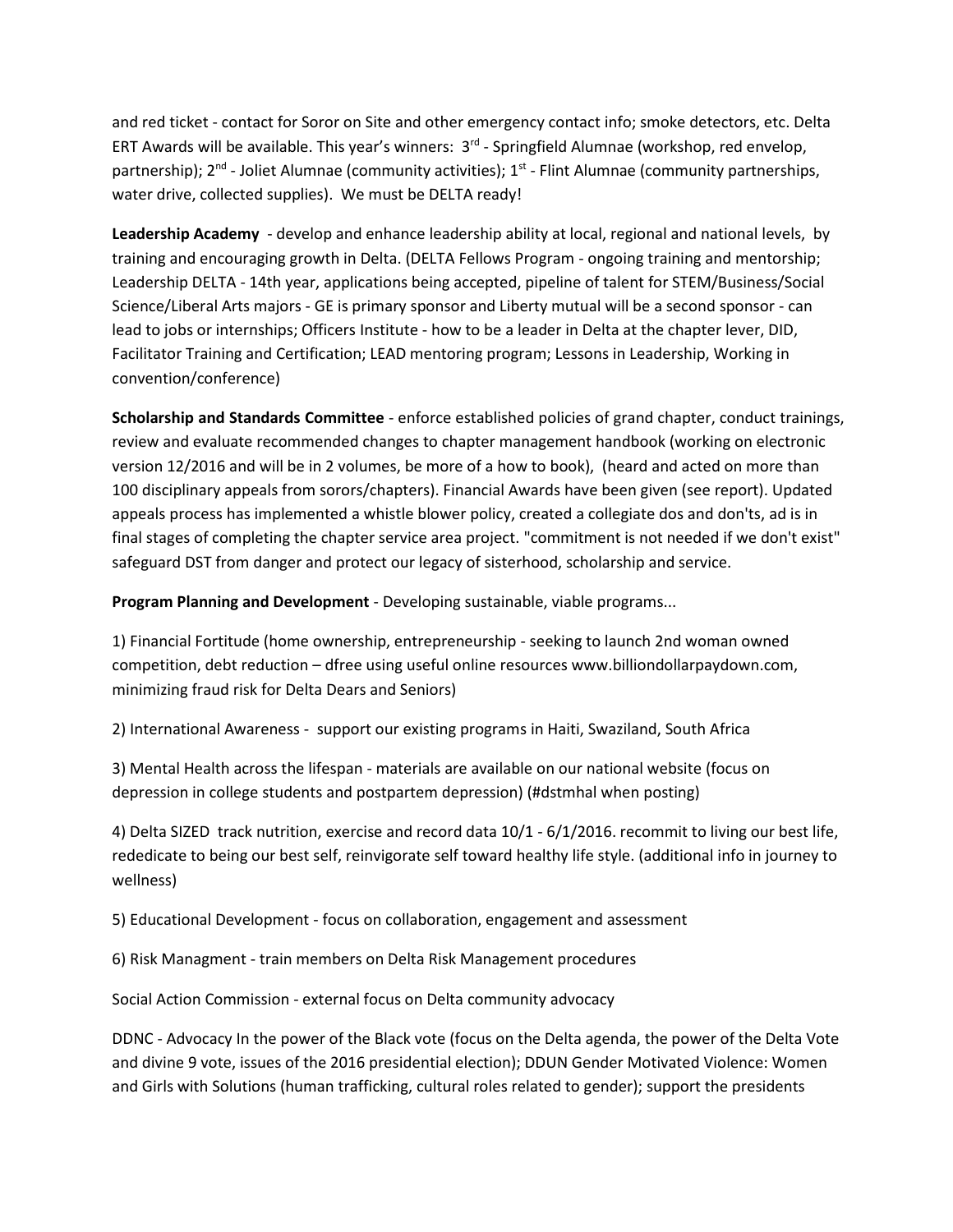right to appoint Supreme Court Justice; Continue to suppor Soror Lynch; National voter education outreach and countdown to the polls - get organized - get registered - get educated - get to the polls (go to national website for additional info) - most powrful voting block is Black women; Gun reform support efforts to eliminate gun violence. 11/8/16 show up and show out!

Strategic Planning Committee - Excellence in DST (Deliberate, Strategic, Thoughtful)...is a systematic process of envisioning a desired future, translating the vision into broadly defined goals and objectives

### **Plenary 3- Meet the Candidates:**

### **Member National Finance Team:**

**Elaine Shavers-Campbell**, Savannah Alumnae - fiscally fit to serve. certified public accountant (fiscal educator, auditing, budgeting, taxes) deeply involved with and committed to DST (38 years diamond life member) 1) focus on financial health - sustain 2) identify fiscal risks that impact Delta 3) train those charged with the fiscal management of Delta. What other fiscal training would benefit chapter? (basic accounting and auditing procedures - designed to increase accountability)

**Pamela Hill**, Montgomery - "The choice that makes cents", provide proper tools for those seeking this position. Connect to Collegiates, enhance training for committees that are specific to fiscal officers responsibilities; train and secure our assets. Give 2 examples of Delta experience that qualify you for this position? (held position of President, Treasurer, Financial Secretary and member of internal audit committee.)

**Toni Johnson**, Stone Mountain-Lithonia - Enter to run...depart to serve (BCU ref.)) - steadfast and driven to serve in this position (diamond life member, DID trainer, past chapter president, NPHC fiscal advisor); professional experience, logical decision making and financial management…The T.O.T.A.L Package. How will you help collegiates meet their deadlines? (time management is not a new initiative...will work with collegiates to make sure they are meeting their deadlines thru use of webinars - help them be more efficient.)

## **Member 2017 National Nominating Committee**

**Tiffany Cole**, Tuskeegee - is an advocate for the people (1st elected female judge in her district); Court is in session. Has extensive Delta resume (local); regional (DID trainer); community based leadership; Fresh voice for leadership...willing to step outside of comfort zone. enhance efficiency of the process (went over time). What is most important role of being on the nominating committee? ( Follow the direction of the committee to ensure goals and objectives of the process are met.)

**Necole Jones**, Shelby Alumnae - advancing our legacy through leadership. Use what you have. 1) encourage/educate sorors to assume leadership 2) develop succession plan 3) 4) identify best practices. How do you plan to motivate collegiates in smaller chapter - came from a small chapter would speak from experience, share best practices from those already in the positions. www.necolejones.com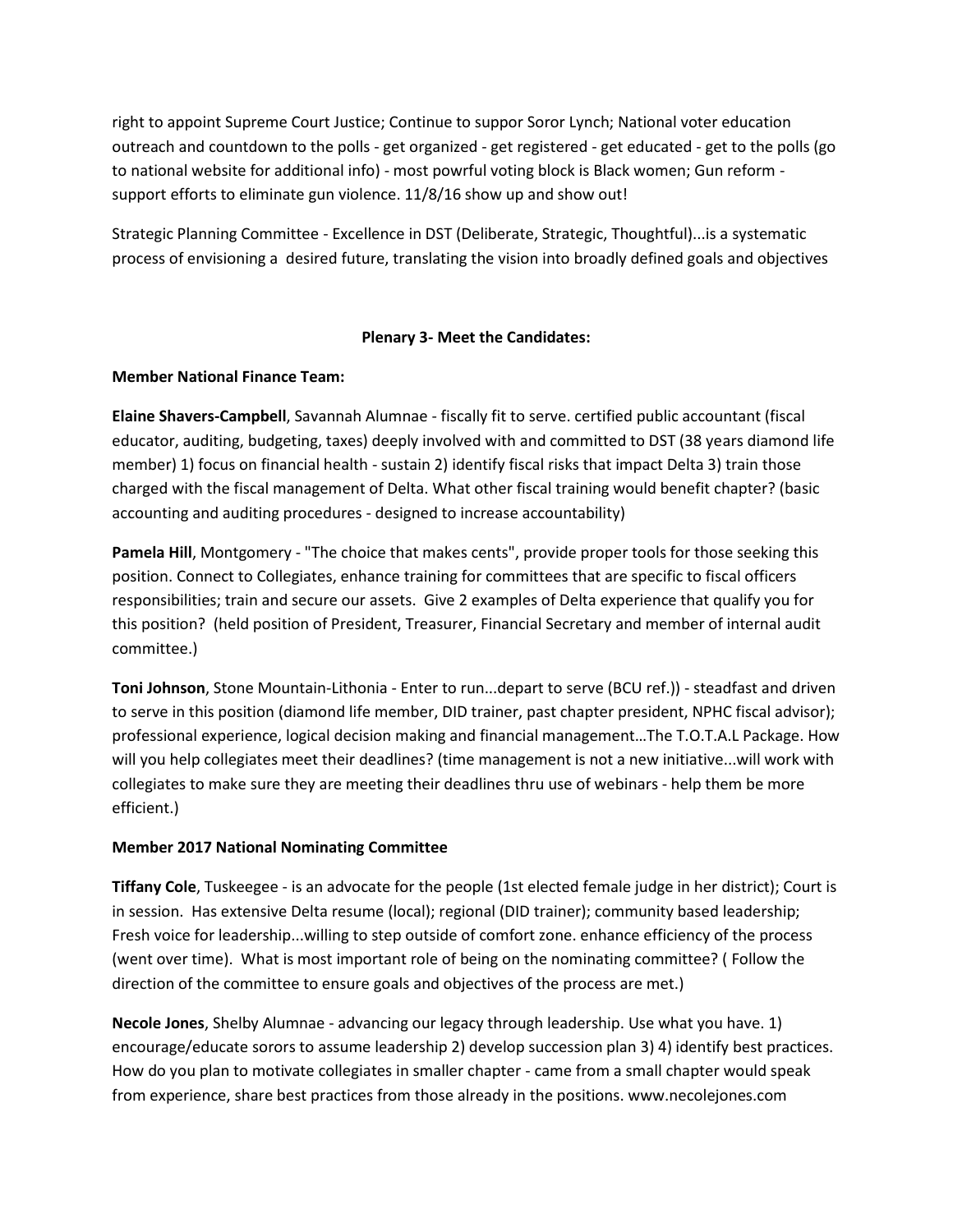**Annie Lewis**, Memphis Alumnae - create database, webinars of the process, give insight into the roles of leadership, network with advisors and state coordinators, compel sorors to run...#thatsalligottosayaboutthat (drop the mic). What innovative strategic tools will you use to solicit sorors to apply for positions? ( Put together a database of sorors...)

**Patsy Patman**, Marietta Roswell - believes in transparency. Inspire and Identify talent/sorors for Delta leadership. Values have shaped her and her skills to motivate others. She has served as a member of the local and regional nominating committees, developed a Delta road map that identifies the process/navigate running for office. She is visible, viable and valuable with an eye to make the right decision. If elected what strategies will you use to cultivate a desire to apply – (educate, utilize leadership Delta, develop Delta leadership by identifying the competencies of each office, develop a rubric for the slating process, conduct webinars to increase understanding.)

### **Collegiate Member 2018 Regional Nominating Committee:**

**Nicole Stannard**, Mu Iota; Spring 2016. The best has just begun and we must tap into the supply of hardworking collegiate sorors. We want collegiates to pursue opportunities. Want to bring more attention thru technology. Present a day in the life of and activities of elected officials via youtube. What are your plans to increase leadership opportunities in collegiates? (want to channel leadership potential. Increase awareness through use of social media.)

Aundrea Johnson, Iota Upsilon; not eligible Brandi Wilkenson, Omicron Beta; not eligible Gabrielle Watters, Iota Mu Citywide; not eligible Kaitlin Bryant, Iota Mu citywide; not eligible Viesha Andrews, Kappa Epsilon not eligible

## **Alumnae 2018 Regional Nominating Committee:**

**Toni Gilliam-Harrison**, Dade County; Because we need to develop leadership. Is a lawyer. Give opportunities to mentor others. Office in DST is a privilege. Wants to make attainable with the proper training. Look at programs. Cultivate talent. She has tenacity, organization skills, optimism, knowledge, nice, intelligent, integrity. How will you coach others to run for leadership? (Service is the price that we pay for a space on this earth.)

**Sherry Adams**, Douglas-Carol Pauldine; time to join and support existing committee and raise up. developing procedures and trainings. Use LEAD program to seek to find diamonds. Connecting more with the LEAD program. birth and train leaders to resist. time to raise up leaders. Question? how would you cultivate enthusiasm to seek offices. Reiterate the LEAD program. Must begin to build a bridge to search out dynamic candidates.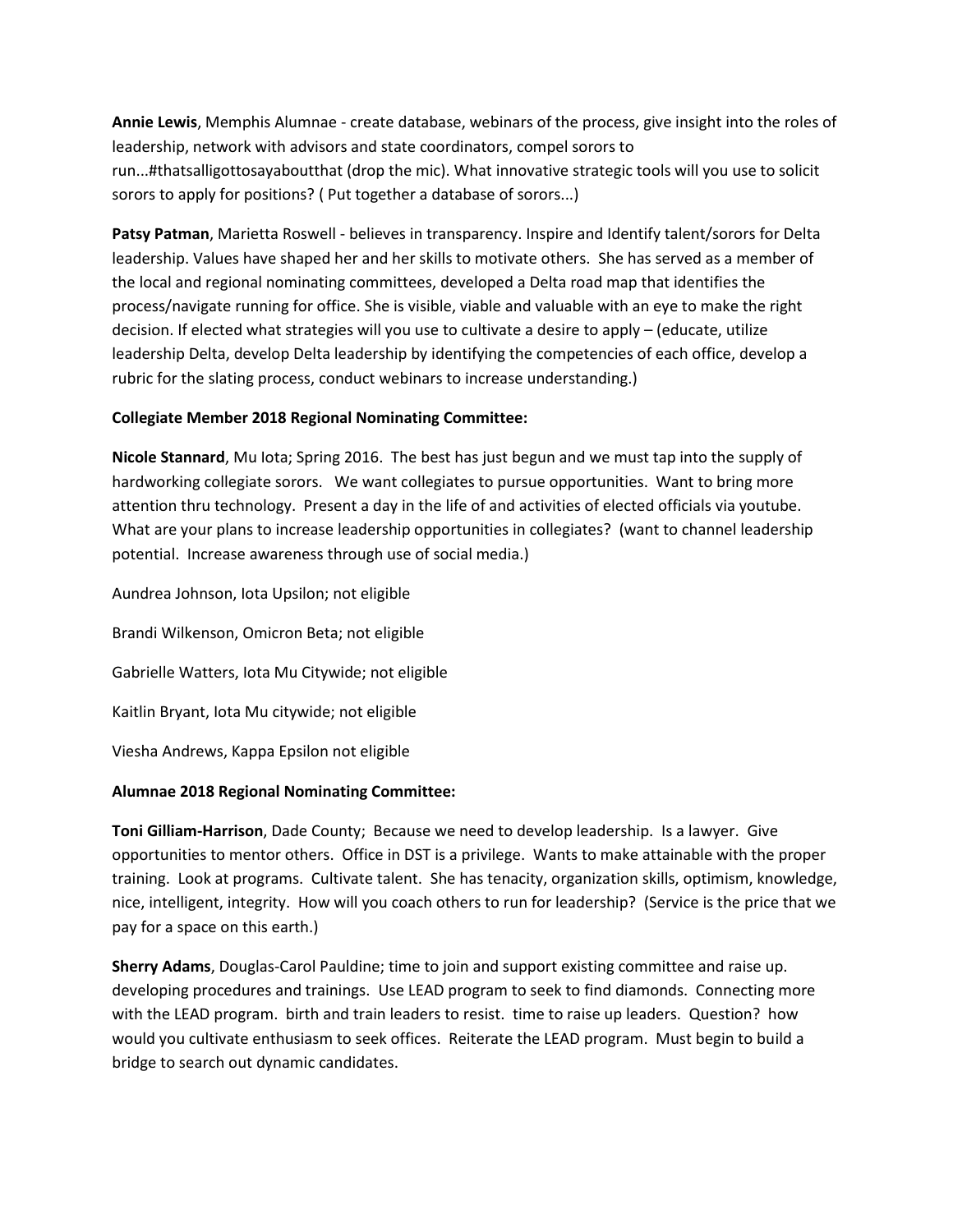**Lessie Lyttle**, Marietta Roswell; vision to tap untapped talent. many diamonds in the rough; talents need to be tapped. value in knowing where to tap is the key. The talent of Delta runs like water from the faucet. But must know where to find. She is that person. Creating a process for talent acquistion. she has 6 TAPS that she wants to address. Question: what process would you use to dispel myth of running for office; partnering with chapters, educate, develop pipeline. Make process more transparent. Creating a stewardship report.

**Lucinda Mills**, Marietta Roswell Alumnae; where there is a will there is a way. Delta for 27 years. how have i made a difference. listed activities that have held. AT&T employed as senior business manager. leverage member's talent and will support and foster candidates that experience supports DST. will be visible, approachable, and reachable: Question: why do you think that committee has an issue with a full slate in the pass. Not sure. That is why she decided to come from the floor. must be leaders that we are destined to be.

**Vanecia Kimbrow**, Memphis Alum; have been mentored and molded by Deltas. Prophytes used terminology. indeed living out what it means servant leadership. 25 years. interactive technology. hope that my work speaks for me. What would you do to solicit candidates and what advice would you provide to chair? (Need to utilize technology to provide the necessary information. As a member of the bar, required to provide guidance.)

**Laticia Khalif**, Stone Mountain-Lithonia; i see leaders. emerging and current. because i know how to identify. Quality engineer. That is what she does. must leverage our members. work with chapter presidents.. to identify who you are and what you do. Must educate and empower. must make sure you identify. must affirm and acknowledge that you are our greatest asset. develop and champion all of these attributes. Why should you be supported? (lead by example so she decided to run for this office.)

**Katrina B. Myricks**, Madison County Alumnae; not eligible

**Patrick Elaine Ross**, Stone Mountain Lithonia; Isaiah 6:8 - "Here i am, send me" leaning forward to DST. Send me to find sorors to run for elected positions. send me to find education and training. Send me to motivate sorors. Send me to encourage sorors to serve. Soror has served in numerous positions. Soror is innovative and eager to serve and enthusiastic to support. How would you effectively solve differing opinions? (Agree to disagree. Goal is the same.)

**Jill Hill**, Douglas-Carroll-Pauldine; Can serve as your mother or grandmother but wants to serve on committee. Soror is efficient, excellent, committed and excited. She can be a detective to look for qualified candidates. How do you plain to motivate collegiates to take leadership if in a smaller committee? ( invite to chapter mtg to observe…mentor them.)

## **Chair, 2018 Regional Nominating Committee**

**Brenna Taylor**, Tampa Alumnae - will help you find the answers you seek. educate/empower/execute. 1) well versed in DST policies/procedures 2) step out on faith to encourage and mentor 3) excellent oral and written skills. Igniting the torch…Accepting the challenge. What strategies would you use in the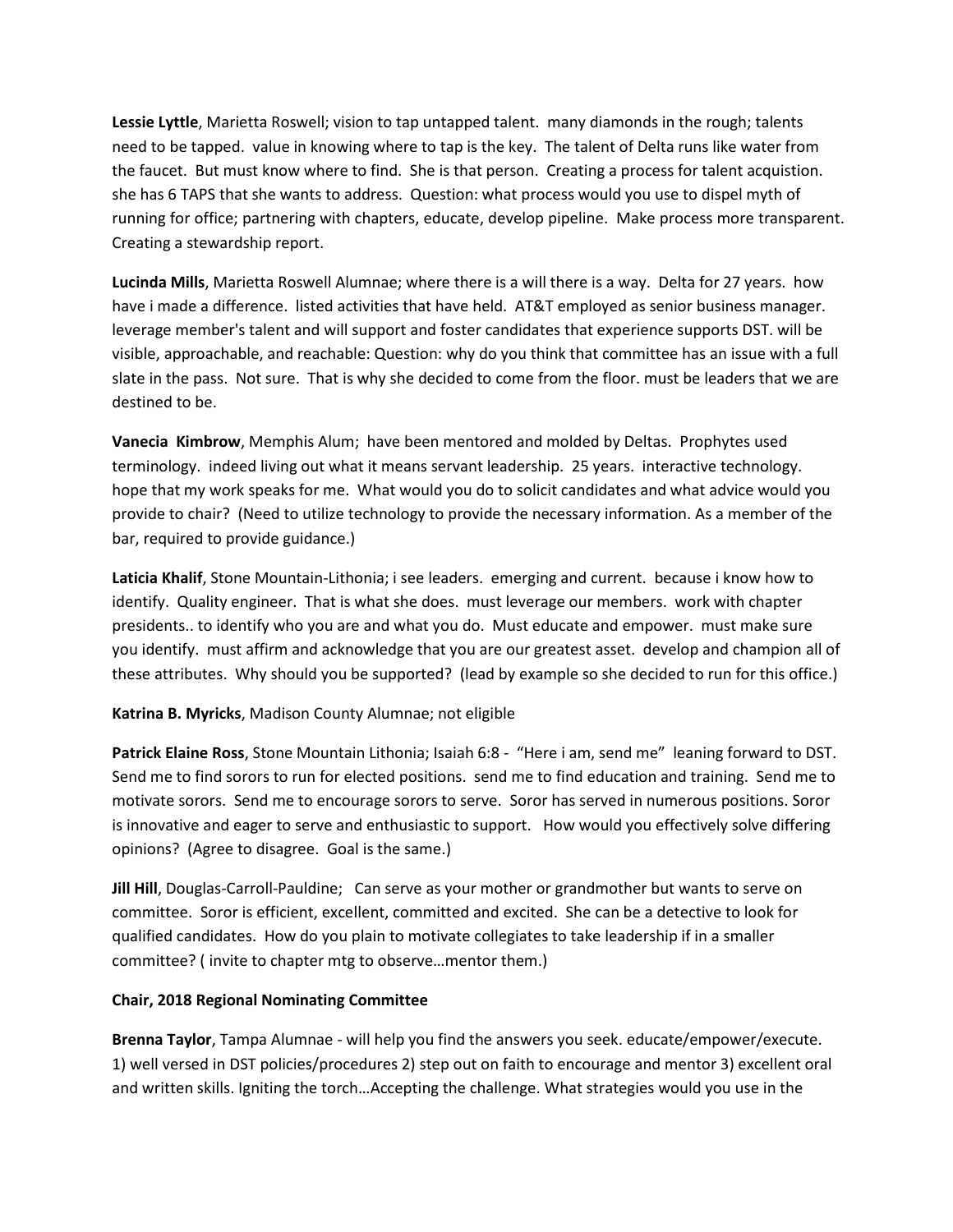solicitation of qualified candidates? (host a panel discussion with past regional officers to allow candidates to ask questions...get an up close and personal look at the regional leadership.)

### **Regional Representative:**

### **Aliscia Burket**, Mu Nu (slated) – not eligible

**Chandler Mitchell**, Gamma Tau Tuskeegee - Keeping the SAND between your toes: Sisterhood, Authenticity (honesty at our core), Nobility (we are all queens), Direction (follow the roadmap of our Founders and a chart a new course. As a new member what are your strategies to learn about DST while you are still developing in DST? (stay abreast of changes, go back to lines before for guidance, evaluate what's happening around us)

**Jessica Marie Shotwell**, Iota Tau; - Lights...Camera...Social Action...lead collegiates to reaching our highest potential. Answer the call of our Founders and be agents of collegiate change. Able to multitask excels academically and in service. Social Advocate and will advocate for the collegiates. Shine a light, turn on the camera and take action. Set our Stage for Action...Take your Shot and vote for Shotwell! What are Top 3 qualities needed for a Regional Rep? ( 1) be able to multitask 2) determination - move forward initiatives 3) remain scholarly - maintain academics)

### **Brittany King**, Kappa Upsilon; not eligible

**Brittanee Wallace**, Lambda Sigma - lifetime commitment is a lifetime of service. Believes in being effective and efficient. Social Activist. What is the biggest challenge that collegiate challenges face? (MIT - renegade Deltas, help chapters focus on what is going on right now, change with the time, stop trying to go back to what was then...move forward in the right direction.)

**Ebonie Medious**, Zeta Psi not eligible

## **Regional Director:**

**Janice Hall Dean**, East Point College Park - continue to preserve the basic fundamentals of Delta. Preserve our Yesterdays (legacy); Prepare for our Todays (Support Collegiate growth/Collegiate lessons in Leadership) Promote our Tomorrows (demonstrate commitment to communities, leadership, service, empowerment) What is the most important duty of the RD? (Stimulate growth, encourage chapters to follow national initiatives, manage conflict, take disciplinary actions, investigate infractions)

**Sandra K. Horten**, Marietta Roswell - strong suit is "getting the job done" (with little or no fanfare). 37 years Delta preparation has led to this moment. Why vote for Sandra Horton? Experience – 27 years as a committee member; 21 years as a DID trainer; 17 years as an MIT Trainer; 12 years as a collegiate advisor; 4 years state coordinator - has a solid foundation...ready to lead you. Dedicated..let the work she has done speak for her...signed, sealed and delivered! How would you bridge gap between collegiate and alumnae chapters to cultivate leadership across the regions? (Bring them together...have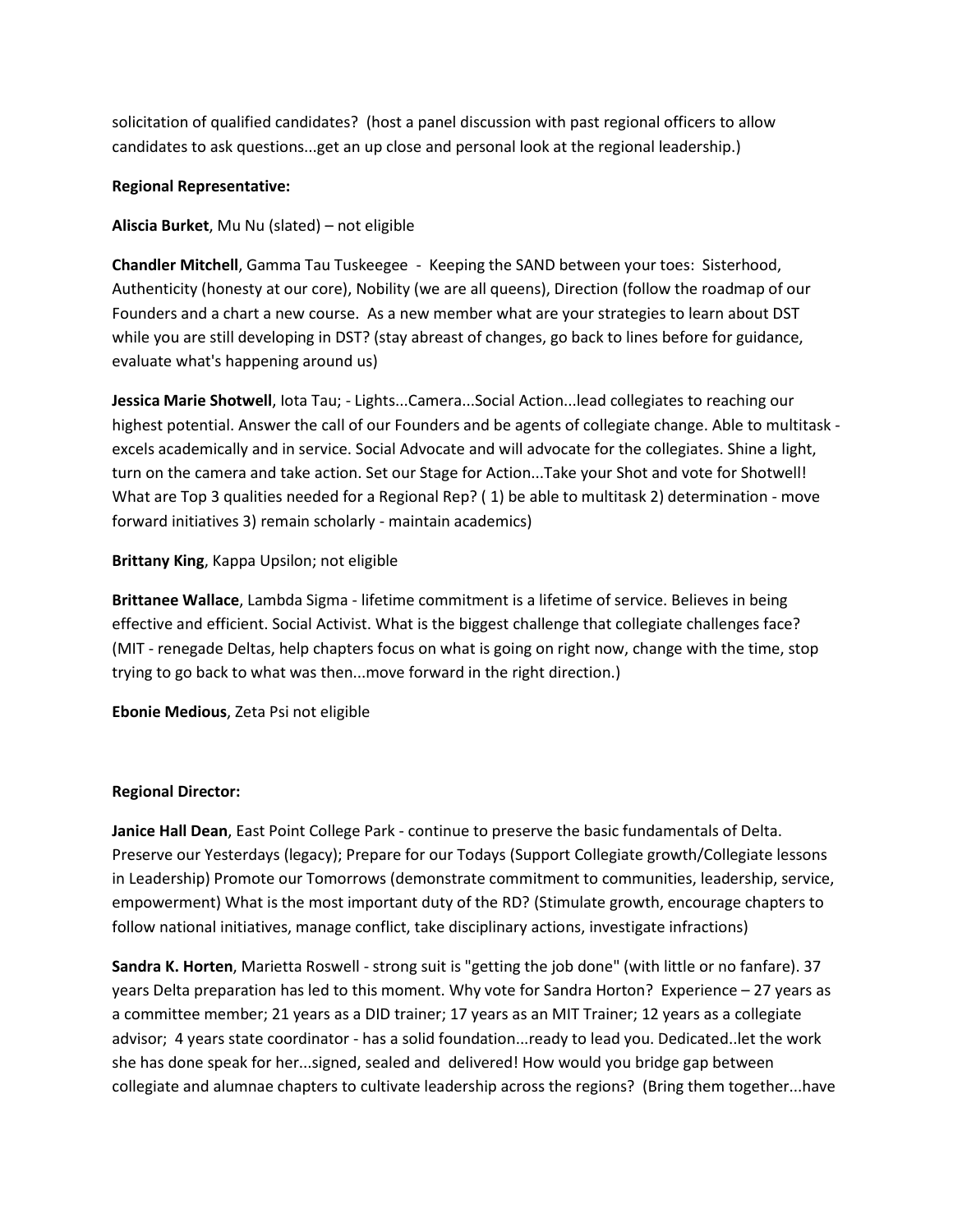them collaborate on projects and activities, work together in the community they share. We must embrace, engage, empower each other to the best we can for Delta.)

### **Pleanary IV - Elections - 178 seated delegates**

Open to voting delegates only!

### **Plenary V - Committee Reports - 168 seated delegates**

**DREF** - creating possibilities...improving lives (50th anniversary will be celebrated in 2017)

\*Stephanie Tubbs Jones Intern Scholarship (opportunity for young lady to get up close and personal experience in the capital)

\*Charitable education opportunities (sponsorships)

\*Community Empowerment (grants)

\*Scholarships/Internships/Fellowships

\*(will conduct survey to get a feel for Black women and families issues/concerns)

\*Community Empowerment Grant (Douglas Carroll Pauldine - 1000, Marietta Roswell - 1000, Sanford - 1500 South Broward - 1500 Stone Moutain-Lithonia - 1500)

\*DREF/DTEC (Delta Teacher Efficacy Campaign) - continues with matched funds from the Bill/Melinda Gates Foundation

### **Document Review and Management**

Working to bring in alignment all of Deltas documents and materials through

1) Review and Research

2) Modification/Compiling Data

3) Technology

4) Hours of effort

Several projects have been completed (revision to ritual, revision to fiscal management handbook, revisions to 2015 Constitution and Bylaws)

Works in progress: Chapter Management Handbook, Housing and Properties Manual, Leadership Academy, Honorary Member Handbook

Chapters should work towards DRMC Action plan (housing, destroying Delta Documents)

### **Hazing Prevention Task Force**

Goals: eradicate hazing, heighten awareness about laws, foster greater awareness about the harmful effects of hazing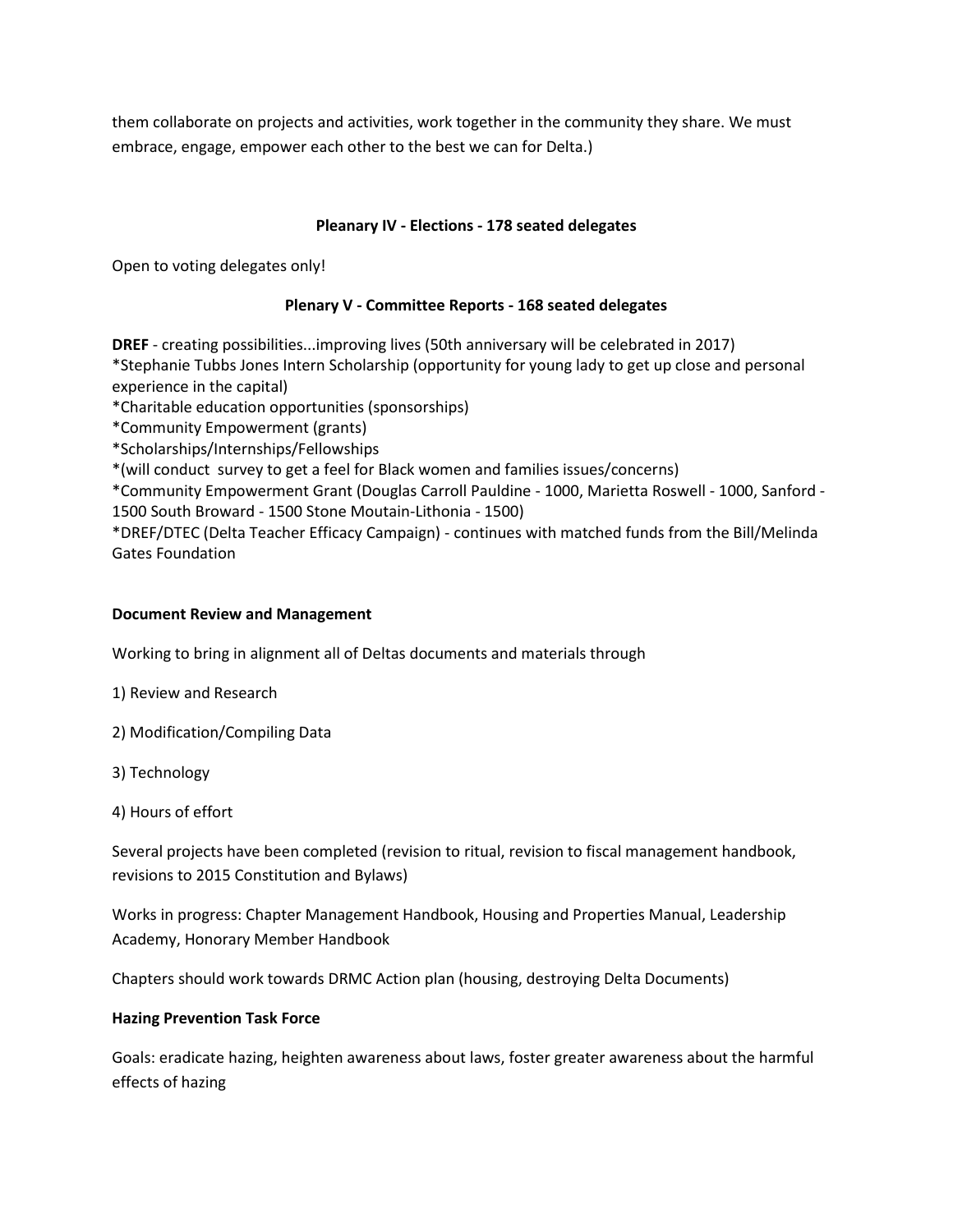\*Created an institutionalized hazing prevention program that includes: (workshops at conference/convention, produced professional video featuring our national president, developed a legal Primer (summary of current state hazing laws, college policies and consequences)

\*Develop Hazing DID for chapters

\*Produce a series of PSA to be shown across the country

\*Approve training at invitation of RD for specific chapters

\*Internal roundtable with national leadership

\*Recruit sorors in psychology and social work to assist in breaking the cycle of Hazing (look at slide)

\*Develop volunteer internships

#### **Investigation Team Task Force**

Established in 2013 to determine how we deal with our code of conduct violations

\*Standardized Procedure has been developed

\*Working to develop a systematic process for investigating 4 specific areas

\*Develop and maintain effective training documents

\*Completed 7 training sessions across the Regions and more than 300 sorors are now certified investigators

\*Updated and revised manual (preparing, conducting and concluding the investigation)

\*Created mechanism for capturing data to look at trends

\*online process to receive feed-back from investigators to aid in improvement

#### **Next steps:**

- $\triangleright$  look at resources that will aid in increasing team effectiveness
- $\triangleright$  look at trend analysis to aid in continued learning

### **Institutional Research Task Force**

Supports committees, commissions, and task forces by aiding them in researching and data collection for the use of institutional research, policy making, etc.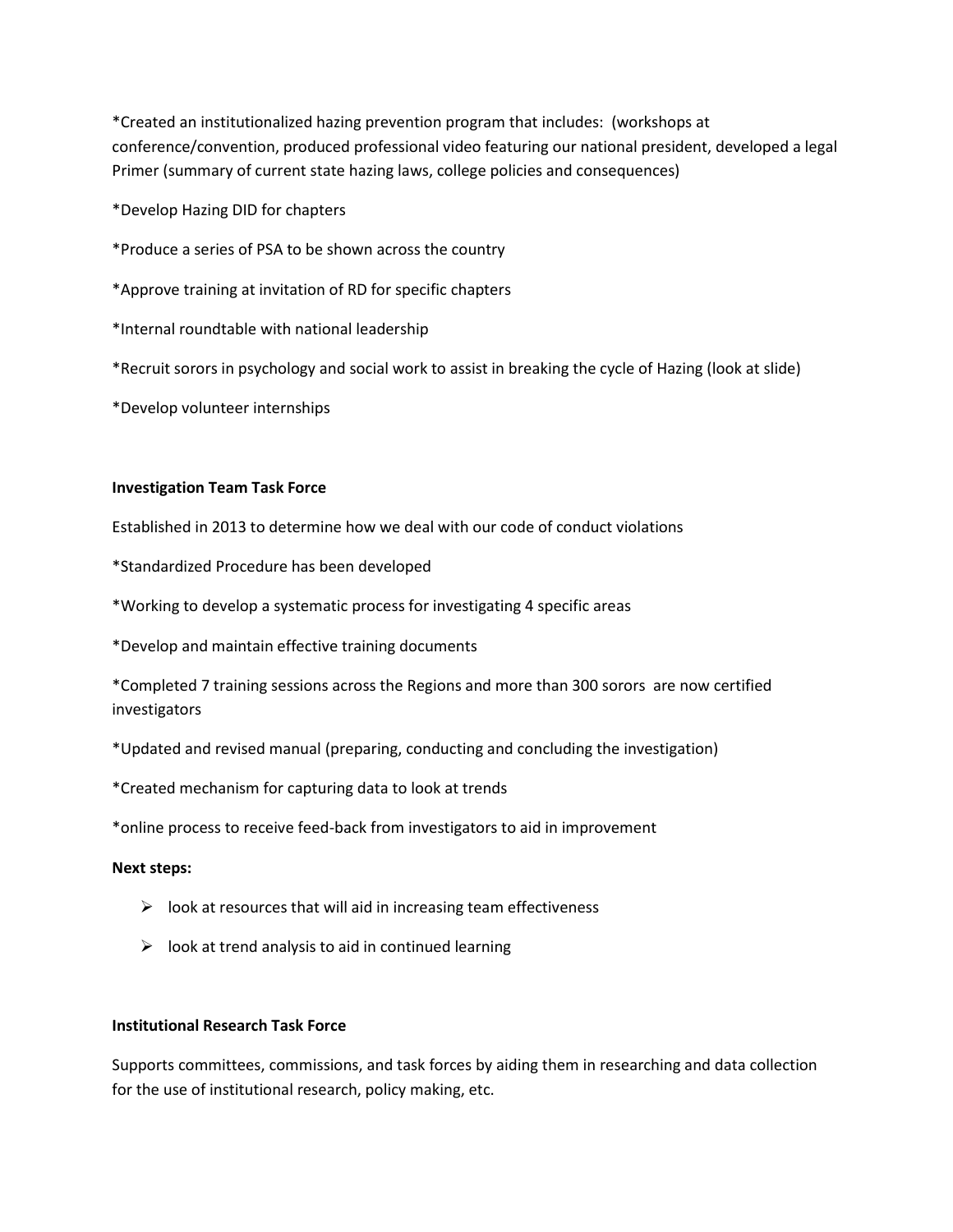Completed the DELTA Census (used to vet corp sponsors, plan for conventions/conferences)

supports planning, assessment and development of programs, projects, etc.

### **Next Steps:**

Public Service Report: The Impact of transformational Programs 2013-2017

Study to assess 5 point programs % program produced transformative change, % of impact of transformation change in the community; look at effectiveness of programs

Survey is brief and deadline for online submission is 11/30/16. It will be for one member to complete.

**MIT Special Operations Advisory Council** (to the national president): update and work in progress provide advice, info, and recommendations to the national president to address: gender identity, hazing eradication, membership intake

Planning...Develop...Strategy...Ideas...Goals Develop a roadmap for making policy decisions related these issues (see slide for breakdown)

Focus groups have been completed and townhall conferences will also be held on the topics listed.

#### **Next Steps:**

Participate in webinar

Discuss topics of gender identity and hazing and impact on sorority during chapter meeting and submit a synopsis to the council

submit individual/chapter thoughts and comments on gender identity and hazing

(info will be confidential and presented in aggregate) www. MIOAC@deltasigmatheta.org

### **Final Committee Reports**

Credentials at Close of Conference 7/16/16: Executive board 39; past national presidents 5; honorary members 0; voting delegates 178; alt delegates 171; non-voting delegates 2588; host chapter members 184 includes 2 voting delegates and 2 alt delegates; Delta staff 19; Sub total 2937; other: staff nonvoting delegates 11; program participants 0; press/media 6 (included in non- voting Deltas); 148 vendors representing 58 companies; family guest 0 subtotal other participants 159; grand total 3096, Hostess Chapters: Orlando/Orange County; Southern Region: 207 active chapters: 130 alumnae/77 collegiate - 178 chapters were present; 7 suspended. Report was for information only. Final Report accepted (168, 0)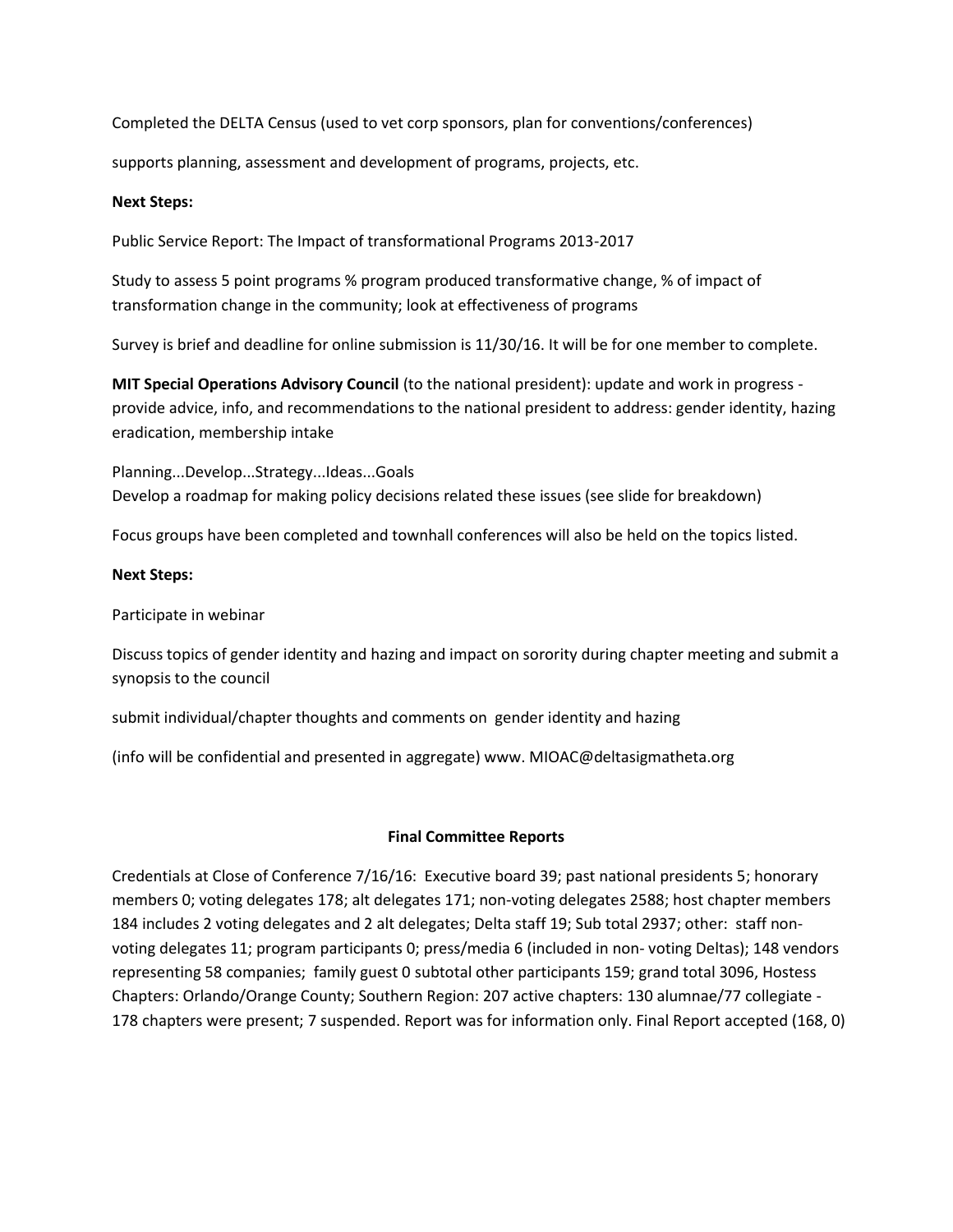### **Recommendations Report**

43 recommendations 15 suggestions (still a few outstanding) 10 duplicates, 1 to S&S 1to protocol 1 ineligible

- 1. conduct election same day as speeches are made (8pm 10pm caucus...vote at 10pm)
- 2. instead of continental breakfast have tapas and beverages afterwards
- 3. provide copies of conference documents
- 4. pen and paper for delegates at paper for note taking
- 5. present chapter awards at beginning of sisterhood luncheon
- 6. chair/co-chair/committee only introduced once (at initial report do not reintroduce when final report is presented)
- 7. allow delta Dears/physically challenged to enter early, alphabetically or by chapter into luncheons
- 8. assign seats for luncheon upon registration
- 9. bios for the workshop presenters available online (eliminate introductions at start of workshop)
- 10. eliminate additional photo ID for voting delegates (already on badges)
- 11. revise directions for voting...wait until told to begin voting should be at beginning
- 12. formal opening should adhere to proper protocol
- 13. seating area for voting delegates should be centered
- 14. time limits on regional/national updates
- 15. planned breaks during plenary for stretching, etc.
- 16. reserved seating for voting delegates at closing banquet
- 17. voting delegates should have a snack bag
- 18. emergency contact station for persons who have late arrivals or incidents after sessions have ended
- 19. assign table at luncheon by chapter by order of payment starting at the back with Tau?
- 20. awards are important should be announced not just on a powerpoint scroll...
- 21. awards should not just be a certificate
- 22. awards should be more extensive and inclusive less political/divisive
- 23. use digital devices for registration not paper printout
- 24. move blessing of food to the beginning of the program
- 25. voting delegate separate registration at hotel
- 26. separate vendor hours for delegates
- 27. lower conference prices and fees (but have more gifts)
- 28. voting time start later...8am (due to use of technology)
- 29. orderly system of entering conf. activities (fire hazard takes too long)
- 30. separate entrance for physically challenged sorors

### Suggestions:

- 1. meals more versatile
- 2. food at welcome event
- 3. number tables
- 4. more microphones, sound check before choir, presentations
- 5. print S.O.S. to fit ID card holder
- 6. media and sound system availability better quality (acoustics and visibility)
- 7. we need more excitement...long speeches doesn't hold attention span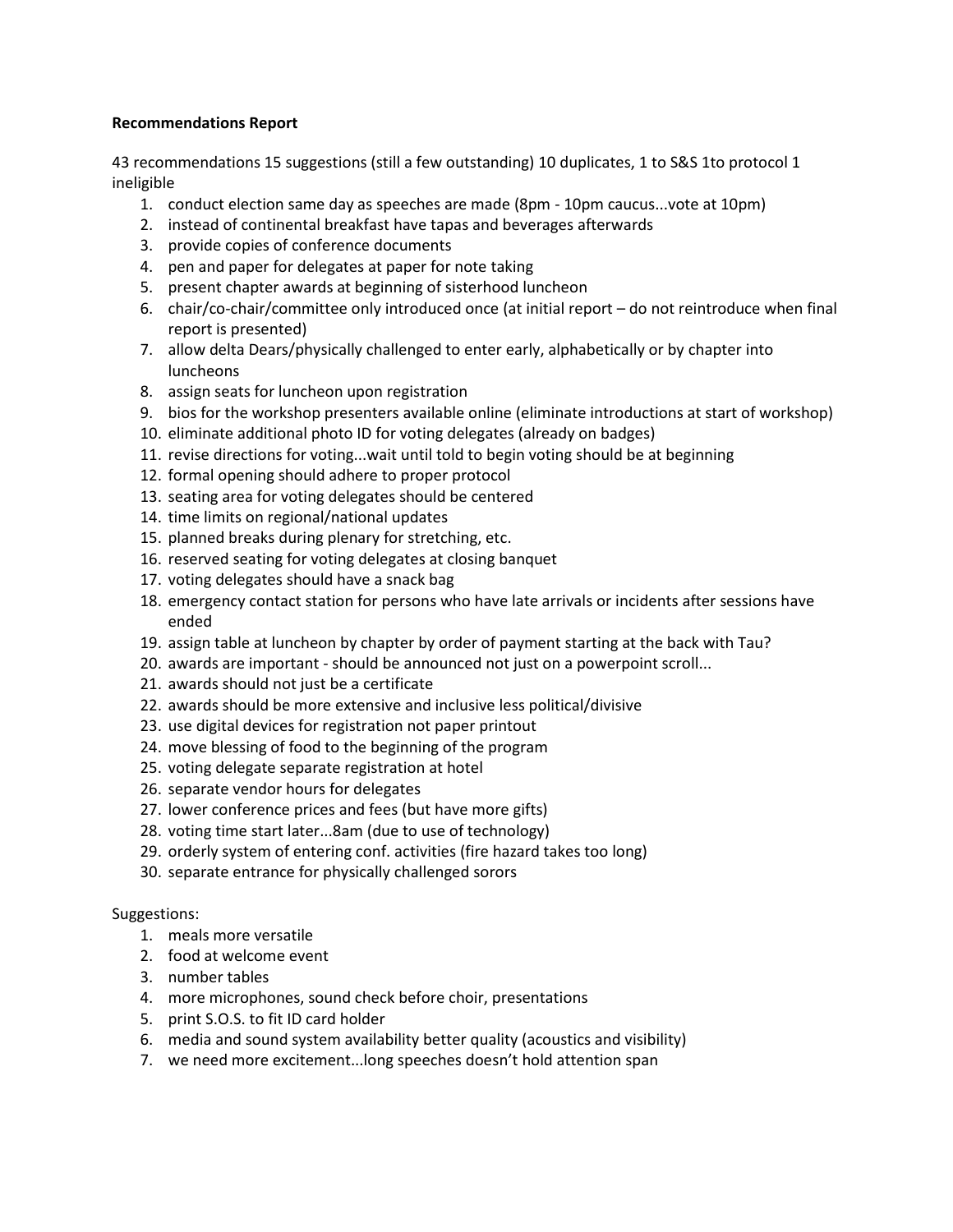# **Elections Committee Final Report**

|                                                                            | $1st$ ballot | $1st$ ballot | $2nd$ ballot | $2nd$ ballot    |
|----------------------------------------------------------------------------|--------------|--------------|--------------|-----------------|
|                                                                            | Needed       | Received     | Needed       | Received        |
| <b>Collegiate Member 2018 Regional Nominating Committee</b>                |              |              |              |                 |
| (Vote 1) (174 possible votes)                                              |              |              |              |                 |
| <b>Nicole Stannard</b>                                                     | 88           | 173          |              |                 |
|                                                                            |              | 1 illegal    |              |                 |
| Alumnae Member 2018 Regional Nominating Committee                          |              |              |              |                 |
| (Vote 3) (174 possible votes $-1$ <sup>st</sup> ) (58 possible $-2^{nd}$ ) |              |              |              |                 |
| <b>Sherry Adams</b>                                                        | 88           | 57           | 30           | 31              |
| Toni Harrison                                                              | 88           | 55           |              |                 |
|                                                                            |              |              |              |                 |
| <b>B. Jill Hill</b>                                                        | 88           | 35           |              |                 |
|                                                                            |              |              |              |                 |
| Laticia Khalif                                                             | 88           | 84           | 30           | $\overline{42}$ |
| Vanecia Kimbrow                                                            | 88           | 51           |              |                 |
|                                                                            |              |              |              |                 |
| Lessie Lyttle                                                              | 88           | 127          |              |                 |
|                                                                            |              |              |              |                 |
| Lucinda Mills                                                              | 88           | 29           |              |                 |
| <b>Patrick Elaine Ross</b>                                                 | 88           | 69           | 30           | 33              |
|                                                                            |              |              |              |                 |
| <b>Chair 2018 Regional Nominating Committee</b>                            |              |              |              |                 |
| (Vote 1) (176 possible votes)                                              |              |              |              |                 |
| <b>Brenna Fields Taylor</b>                                                | 89           | <b>176</b>   |              |                 |
| <b>Member 2017 National Nominating Committee</b>                           |              |              |              |                 |
| (Vote 1) (178 possible votes)                                              |              |              |              |                 |
| <b>Tiffany Johnson Cole</b>                                                | 90           | 57           | 90           | 5               |
|                                                                            |              |              |              |                 |
| Necole Jones                                                               | 90           | 14           | 90           |                 |
| <b>Annie Lewis</b>                                                         | 90           | 46           | 90           |                 |
|                                                                            |              |              |              |                 |
| Patsy A. Pattman                                                           | 90           | 60           | 90           | 93              |
|                                                                            |              |              |              |                 |
| <b>Member National Finance Committee</b>                                   |              |              |              |                 |
| (Vote 1) (177 possible 1 <sup>st</sup> ) (178 possible 2 <sup>nd</sup> )   |              |              | 90           | 77              |
| Elaine S. Campbell                                                         | 89           | 55           |              |                 |
| Pamela R. Hill                                                             | 89           | 68           | 90           | 100             |
|                                                                            |              |              |              |                 |
| Toni H. Johnson                                                            | 89           | 53           |              |                 |
|                                                                            |              |              |              |                 |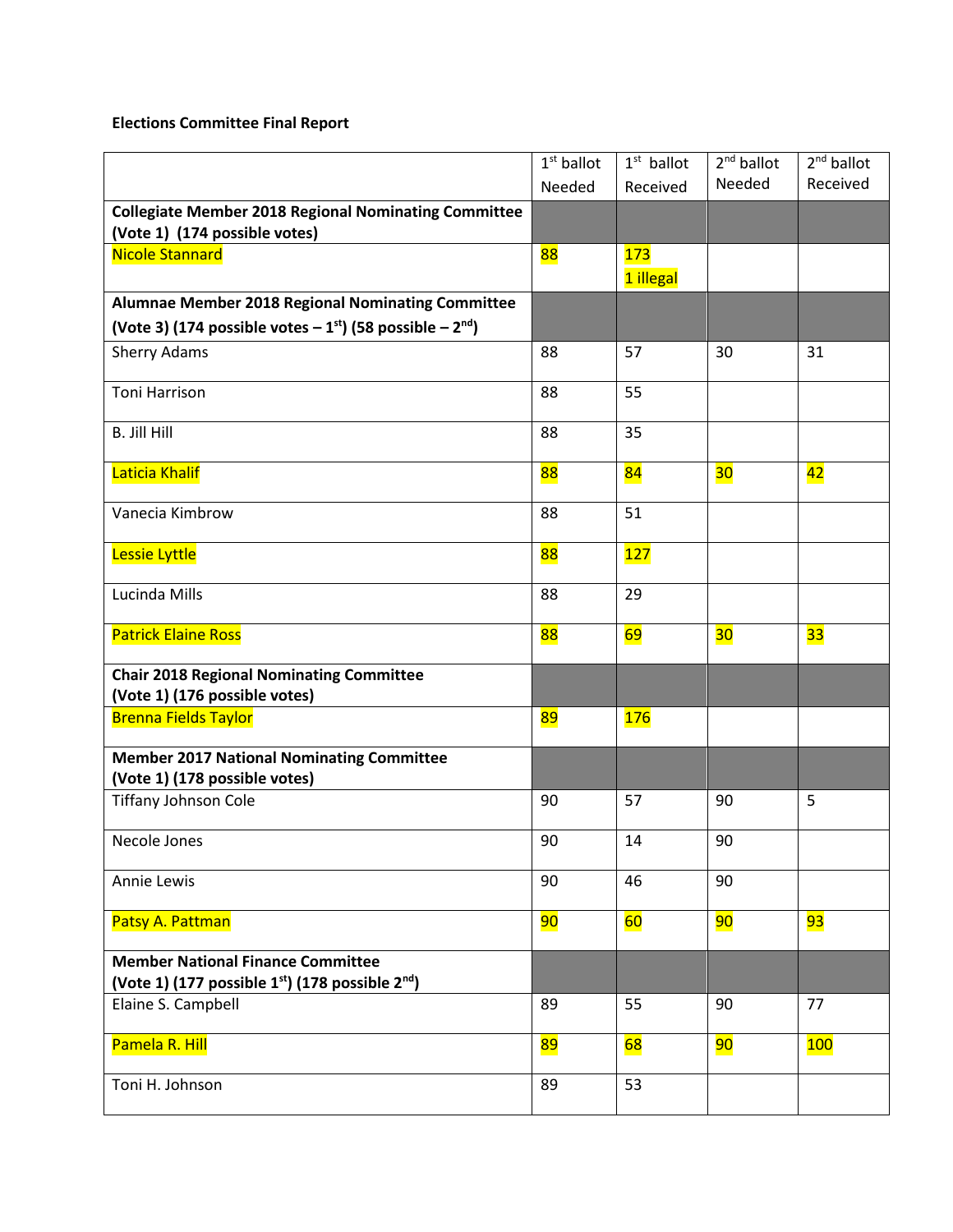|                                                 | $1st$ ballot | $1st$ ballot     | $2nd$ ballot | $2nd$ ballot |
|-------------------------------------------------|--------------|------------------|--------------|--------------|
|                                                 | Needed       | Received         | Needed       | Received     |
| <b>Regional Representative</b>                  |              |                  |              |              |
| (Vote 1) (178 possible votes)                   |              |                  |              |              |
| <b>Chandler Mitchell</b>                        | 90           | 33               |              |              |
|                                                 |              |                  |              |              |
| Jessica Shotwell                                | 90           | <mark>119</mark> |              |              |
| <b>Brittanee Wallace</b>                        | 90           | 26               |              |              |
| <b>Regional Director</b>                        |              |                  |              |              |
| (Vote 1) (178 possible votes) )(1 illegal vote) |              |                  |              |              |
| Janice Hall Dean                                | 90           | 10               |              |              |
| Sandra K. Horten                                | 90           | 167              |              |              |
|                                                 |              |                  |              |              |

### **Site Committee Report**

Next site for 2018 Regional Conference is still pending. Hope to have announcement by end of year.

For future conference events, they recommend establishing a concierge housing committee to assist with housing and check in.

#### **Special Awards and Recognitions**

Congratulations to our 2018 Regional Nominating Committee, Chair: Soror Brenna Fields Taylor.

Congratulations to our award winning Tampa Alumnae Technology Team for Best Website by an Alumnae Chapter.

#### **During the 45th Southern Regional Social Action Luncheon**:

- Distinguished Service Award was presented to Soror Arthenia Joyner for 10 years or more of service
- Leadership Award was presented to our National President, Soror Walker
- Leadership Award was presented to our Southern Region ACS Liaison, Soror Heddie Sumpter
- Leadership Award was presented to the Southern Region Director, Soror Cheryl W. Turner